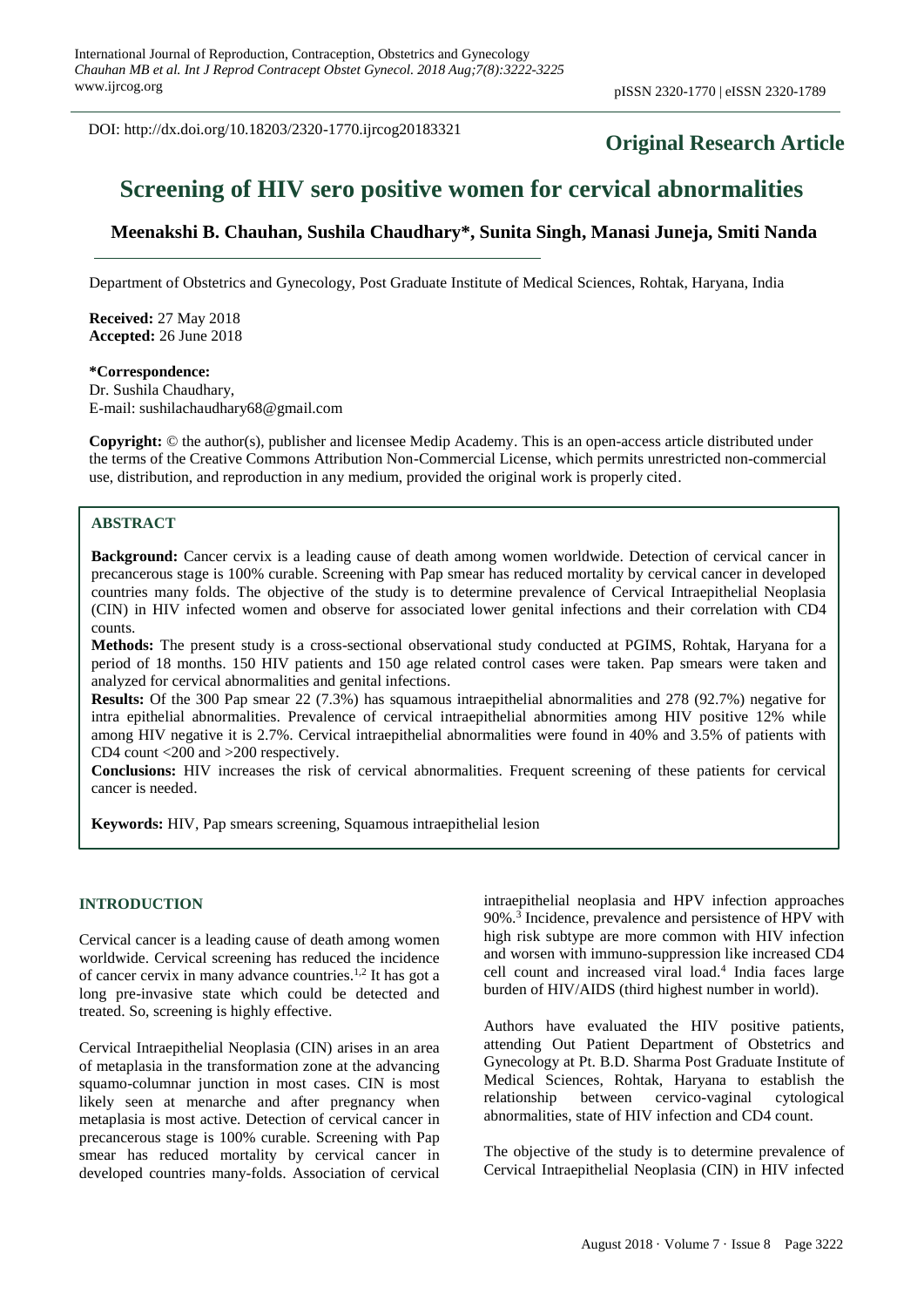women and observe for associated lower genital infections and their correlation with CD4 counts.

# **METHODS**

The present study was conducted in the out-patient Department of Obstetrics and Gynecology and pathology of Pt. B.D. Sharma Post Graduate Institute of Medical Sciences, Rohtak, Haryana. A total of 150 HIV positive patients and 150 age matched control cases were taken.

# *Inclusion criteria*

- Both HIV seropositive type1 and 2 women attending ART clinic with age group18-45 years
- Patients sero-positivity tested by ELISA test and confirm by western blot test.

#### *Exclusion criteria*

- Pregnant women
- All diagnosed cervical cancer whether invasive or pre-invasive.

After an informed consent all women were interviewed regarding their social, obstetric, sexual, medical and treatment history. General physical, pelvic examination and cervico-vaginal, Pap smear of all enrolled women were done. Universal precautions were taken while collecting samples. Blood samples were taken to determine CD4 count. Cytological changes and genital infections were observed and compared between seropositive and sero-negative cases.

# *Statistical analysis*

Statistical analysis was performed using IBM SPSS statistics (SPSS/IBM chicagoIL). The results were interpreted using Chi-square method.

#### **RESULTS**

The present study is a cross-sectional observational study conducted for a period of 18 months. Results are tabulated from 1-6.

A total of 150 HIV positive and 150 control cases were taken.

Table 1 shows demographic profile of patients. All the women in present study were in reproductive age group of 19-45 years. Majority of women in present study were in the age group of 21-30 years followed by 31-40 years. Both the groups had comparable data in terms of age (independent samples t-test  $p > 0.05$ ). Majority of women in both groups were multiparous and were comparable.

Nearly 51% women had their first intercourse before the age of 18 while 49% had after it. Only 2.6% (8/300) had sex before the age of 15. Each one of them had sex with single partner only (Table 2).

#### **Table 1: Demographic profile of patients.**

| Age in                                 | <b>HIV-negative</b> | <b>HIV-positive</b> | <b>Total</b> |
|----------------------------------------|---------------------|---------------------|--------------|
| <b>vears</b>                           |                     |                     |              |
| $<$ 20                                 | $2(1.3\%)$          | 3(2%)               | 5            |
| $21 - 30$                              | 76 (50.6%)          | 73(48.6%)           | 149          |
| $31 - 40$                              | 59 (39.9%)          | 65(43.3%)           | 124          |
| >40                                    | 13 (8.7%)           | 9(6%)               | 22           |
| $Mean \pm SD$                          | $31.7 \pm 6.8$      | $31.2 \pm 6.1$      |              |
| $p$ -value*                            | 0.47                |                     |              |
| <b>Parity</b>                          |                     |                     |              |
| 0                                      | 1                   | 6                   | 7            |
| $1 - 3$                                | 126                 | 123                 | 249          |
| >3                                     | 23                  | 21                  | 44           |
| Total                                  | 150                 | 150                 | 300          |
| **** Januar Januar andre Januar Januar |                     |                     |              |

\*independent samples test

43% HIV positive women had their CD4 counts>350 cells/µl while 23% were severely immune-compromised with CD4 count of <200 cells/ $\mu$ l .33% had CD4 counts between 200-350/l (Table 3).

# **Table 2: Distribution according to age at first intercourse.**

| Age<br>(years) |            | <b>HIV-negative HIV-positive</b> | <b>Total</b> |
|----------------|------------|----------------------------------|--------------|
| ${<}18$        | 70 (46.7%) | 84 (56.0%)                       | 154 (51.3%)  |
| >18            | 80 (53.3%) | 66 (44%)                         | 146 (48.7%)  |
| Total          | 150        | 150                              | 300          |

#### **Table 3: Distribution of HIV positive women according to CD4 counts.**

| $CD4$ counts (cell/ $\mu$ l) No. of patients |     | <b>Percentage</b> |
|----------------------------------------------|-----|-------------------|
| <200                                         | 35  | 23.3              |
| 200-350                                      | 50  | 33.3              |
| >350                                         | 65  | 43.3              |
| Total                                        | 150 | 100               |

# **Table 4: Distribution of epithelial abnormalities according to HIV status.**

| <b>Epithelial</b><br><i>abnormalities</i>       | HIV<br><i>positive</i> | <b>HIV</b><br>negative | <b>Total</b>            |
|-------------------------------------------------|------------------------|------------------------|-------------------------|
| $ATYPIA+$                                       | 18 (12%)               | 4(2.7%)                | 22(7.3%)                |
| ATYPIA-                                         | 132 (88%)              |                        | 146 (97.3%) 278 (92.7%) |
| Total                                           | 150                    | 150                    | 300                     |
| $OD 10 5* 05 01 05 5 01 7 = 0 000.$ $CD: 1000.$ |                        |                        |                         |

OR 18.5\* ,95 CI (5.5-61.7) p=0.002; \*Chi-square test

Of the 300-pap smear, 278 (92.7%) reported negative for intra-epithelial lesion and 22 (7.3%) had squamous cell abnormalities. The prevalence of squamous cell abnormalities among HIV +ve was 12% (18/150) while among HIV -ve women it was 2.7% (4/150) a statistically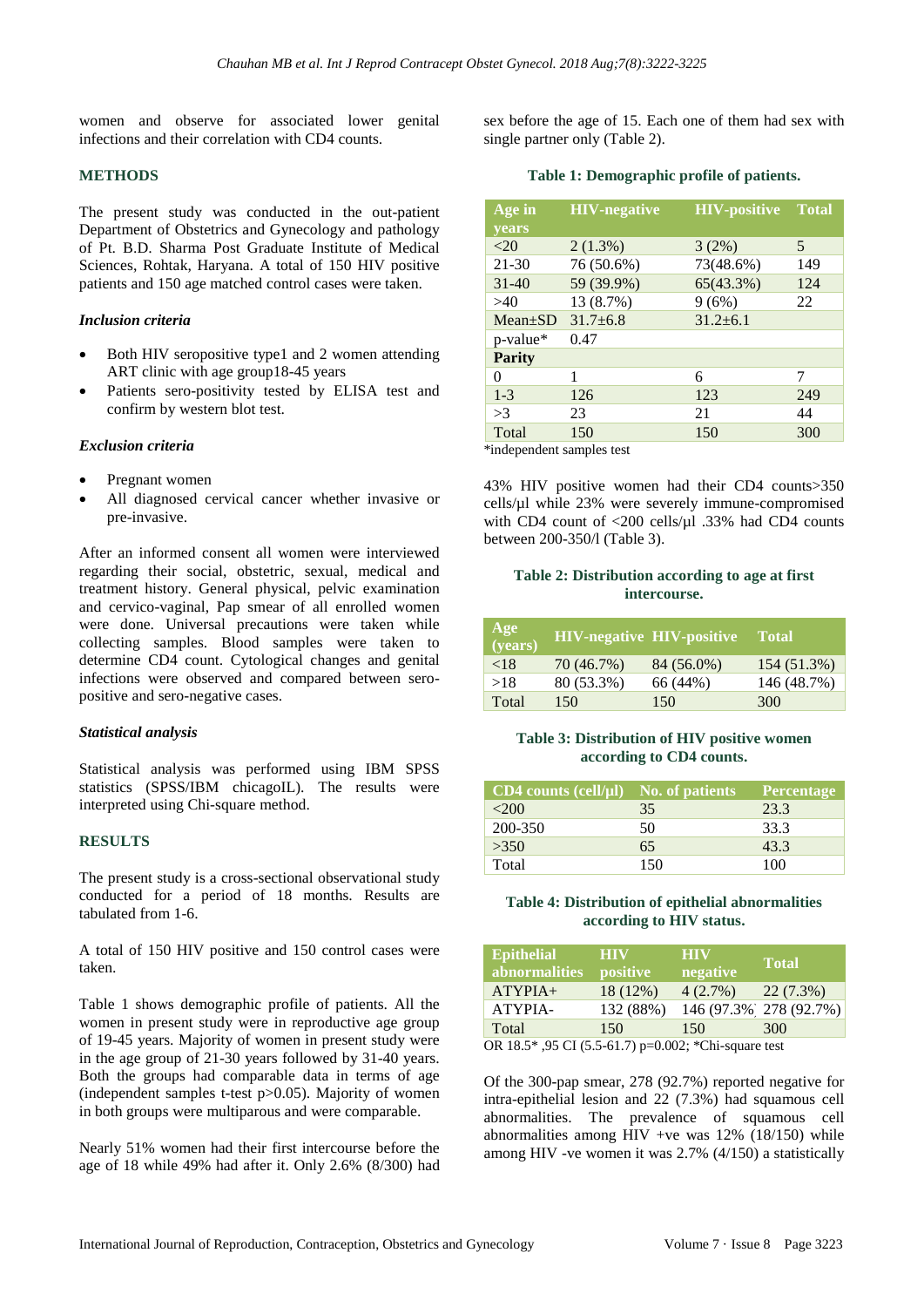significant difference (OR 18.5, 95%CI (5.5-61.7) p=0.002) (Table 4).

Cervical epithelial abnormalities were found in 40% and 3.5% of patients with CD4 count <200 and >200 respectively (OR 18.5, 95% CI (5.5-61.7) P<0.00). Thus, in present study incidence of cervical atypia increased with falling CD4 counts (Table 5).

#### **Table 5: Frequency distribution of epithelial cell abnormalities according to CD4 counts in HIV patients.**

| <b>CD4</b> counts                                                                                                                                                                                                                                                                                                                                                                      | $ATYPIA+$  | <b>ATYPIA-</b> |
|----------------------------------------------------------------------------------------------------------------------------------------------------------------------------------------------------------------------------------------------------------------------------------------------------------------------------------------------------------------------------------------|------------|----------------|
| $\langle 200 \rangle$ (n=35)                                                                                                                                                                                                                                                                                                                                                           | 14 (40%)   | $21(60\%)$     |
| $>200$ (n=115)                                                                                                                                                                                                                                                                                                                                                                         | $4(3.5\%)$ | 111 (96.5%)    |
| Total                                                                                                                                                                                                                                                                                                                                                                                  | 18         | 132            |
| $\bigcap_{i=1}^n A_i \cap \bigcup_{i=1}^n A_i = \bigcap_{i=1}^n A_i = \bigcap_{i=1}^n A_i = \bigcap_{i=1}^n A_i = \bigcap_{i=1}^n A_i = \bigcap_{i=1}^n A_i = \bigcap_{i=1}^n A_i = \bigcap_{i=1}^n A_i = \bigcap_{i=1}^n A_i = \bigcap_{i=1}^n A_i = \bigcap_{i=1}^n A_i = \bigcap_{i=1}^n A_i = \bigcap_{i=1}^n A_i = \bigcap_{i=1}^n A_i = \bigcap_{i=1}^n A_i = \bigcap_{i=1}^n A$ | 0.00101    |                |

OR 18.5\* ,95 CI (5.5-61.7) p<0.001; \*Chi-square test

Vaginal infections were found in 19.3% and 4.7% of cases and controls (OR 4.90, CI 2.07-11.57). Thus, HIV positive status was significantly associated with vaginal infections (Table 6).

# **Table 6: Distribution of infection according to HIV status.**

|               |             | <b>HIV</b> positive <b>HIV</b> negative <b>Total</b> |           |
|---------------|-------------|------------------------------------------------------|-----------|
| Infection $+$ | 29 (19.3%)  | 7(4.7%)                                              | 36(12%)   |
| Infection-    | 121 (80.7%) | 143 (95.3%)                                          | 264 (88%) |
| Total         | 150         | 150                                                  | 300       |
|               |             |                                                      |           |

OR 4.90\*,95%CI (2.07-11.57) p<0.001; \*Chi-square test

# **DISCUSSION**

Carcinoma cervix remains a major cause of morbidity and mortality among women, especially in developing world, where routine cytological screening is generally unavailable. Squamous intraepithelial lesions (SILs) of the uterine cervix are among the most prevalent gynecological manifestations of HIV infection. In the present study, cytopathological changes and evidences of infection were detected in Pap smear of HIV patients and control were correlated with CD4 counts. All the patients in present study were in reproductive age group (19-45 years). Maximum number of cases (48.6%) and controls (50.6%) were in the age group of 21-30 years followed by 31-40 years. Mean age in HIV+ve group was 31.2±6.4 years while in HIV-ve it was 31.7±6.8 years which was almost similar to study of Hawes et al in which the mean age was 31.0 years among the cases and 31.9 years among the controls.<sup>5</sup>

Nearly 51% women had their first intercourse before the age of 18 years in our study. All the women had relation with single partner only while the study by Schuman et al revealed that more than 30% women had multiple sexual partners.<sup>6</sup> Discordance can be explained by reluctant behavior of studied patients in disclosing their sexual lives and prevalence of monogamous relationship in our culture.

In the present study, the prevalence of cervical squamous abnormalities among HIV +ve was 12% (18/150) while among HIV-ve it was 2.7% (4/150), which has statistically significant difference (OR 18.5, 95% CI (5.5- 61.7) p= $0.002$ ). In the study of Devi et al prevalence of abnormal Pap smear was 7.17% in HIV positive women as compare to normal while the study of Micheletti et al observed increase incidence of squamous intraepithelial lesion (SIL) 22.2% versus 5.9% in HIV+ve and HIV-ve respectively.7,8 In the present study comparative lower incidence of Pap smear abnormalities could be explained because of comparative lesser high risk behavior including intravenous drug abuse, multiple sexual partners and absence of HIV-2 in present study group. In the present study cervical intraepithelial abnormalities increased with progression of disease and increasing immuno-suppression with falling CD4 counts (40% when CD4 counts  $<200$  and 3.5% when counts  $>200$ ) while Six et al observed 7.5% prevalence for SIL for HIV- ve and 31.3% for HIV+ve women with CD4 count less than 500 in their study.<sup>9</sup> In a cross sectional study done at Brazil by Chartuni et al they observed 23% prevalence of cervical intraepithelial neoplasia in HIV positive women and more with decrease CD4 cell counts (90% occurrence when count was less than 200).<sup>10</sup> In present study  $46\%$ women with CD4 count <200cells/ $\mu$ l had vaginal infection while only 11.3% of those with CD4 count >200 cells/µl had vaginal infections which is statistically significant difference. Almost similar observation was seen in the study of Greenblatt et al (13%, 15%, 18% in women with CD4 counts >499, 200-499 and 200 cells/µl respectively). $^{11}$ 

The prevalence of vaginal infection was 19.3% in HIV +ve women in present study including Gardenella vaginalis (8%), Candida albicans (5.3%), Trichomonas vaginalis (4%) and Human papilloma virus (2%). While in HIV-ve only 4.7% had vaginal infections. Similar results were observed in the study of Greenblatt et al, who found that women with HIV infection had candidiasis 15.5% versus 9% and bacterial vaginosis 18% versus 14% in HIV-ve, but no trichomoniasis whereas Warren et al observed bacterial vaginosis more prevalent in HIV +ve (47%) as compared to HIV –ve (44%) in their study. 11,12

# **CONCLUSION**

It is concluded that HIV increases the risk of cervical atypia and vaginal infections. Greater frequency was associated with degree of immune-suppression which was detected by CD4 counts. Hence HIV infected women need regular and more frequent gynaecological monitoring and cervical cancer screening.

*Funding: No funding sources Conflict of interest: None declared*